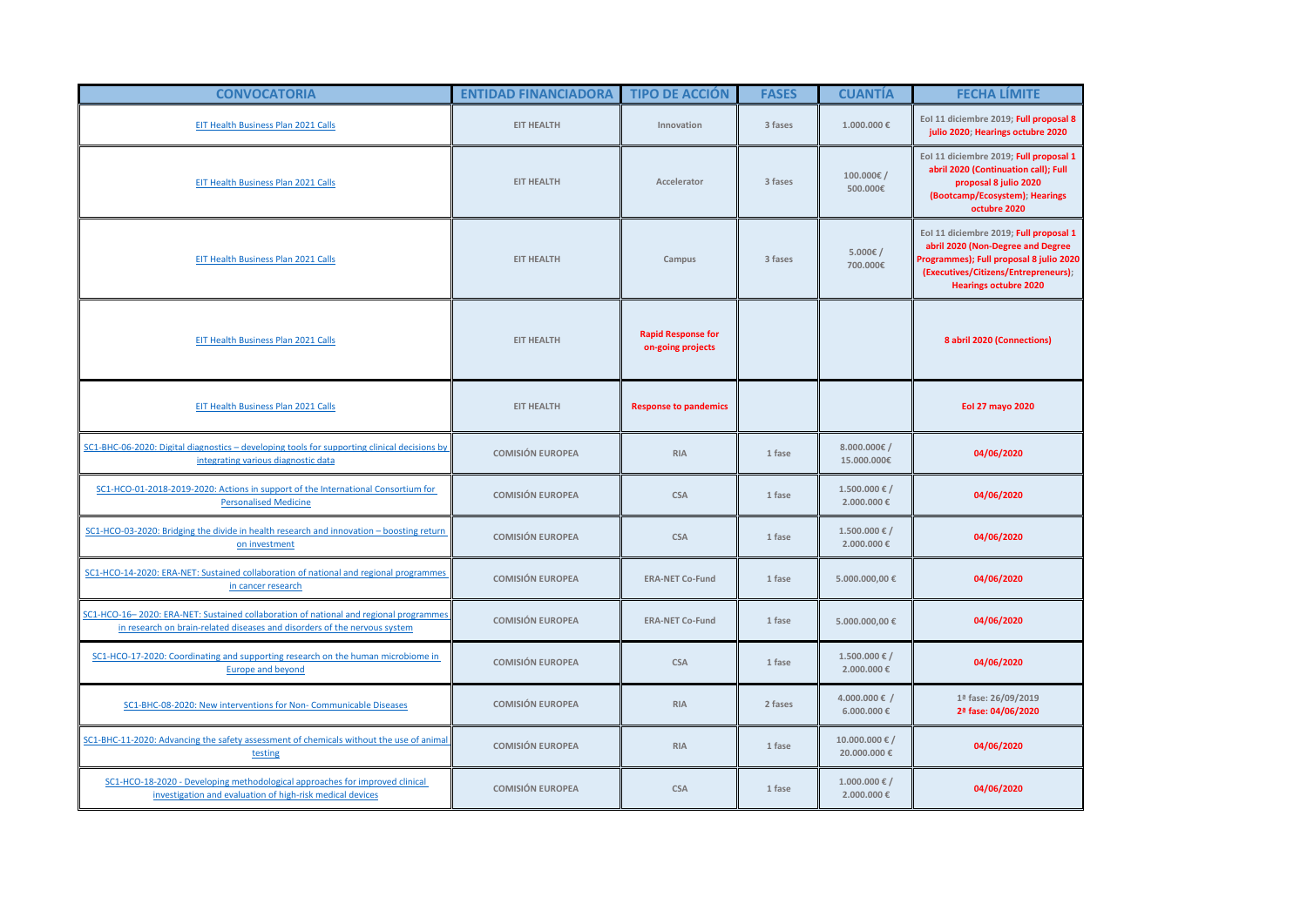| SC1-HCO-19-2020 - Reliable and accessible information on cell and gene-based therapies                                                             | <b>COMISIÓN EUROPEA</b> | <b>CSA</b>             | 1 fase  | $1.500.000 \in /$<br>2.000.000 €   | 04/06/2020                                 |
|----------------------------------------------------------------------------------------------------------------------------------------------------|-------------------------|------------------------|---------|------------------------------------|--------------------------------------------|
| SC1-BHC-17-2020: Global Alliance for Chronic Diseases (GACD) - Prevention and/or early<br>diagnosis of cancer                                      | <b>COMISIÓN EUROPEA</b> | <b>RIA</b>             | 1 fase  | $1.000.000 \in /$<br>3.000.000 €   | 04/06/2020                                 |
| SC1-BHC-20A-2020: Pre-commercial procurement (PCP) for integrated care solutions                                                                   | <b>COMISIÓN EUROPEA</b> | PCP                    | 1 fase  | 5.000.000 € /<br>$6.000.000 \in$   | 04/06/2020                                 |
| SC1-BHC-20B-2020: Public procurement of innovative solutions (PPI) for diagnostics for<br>infectious diseases                                      | <b>COMISIÓN EUROPEA</b> | PPI                    | 1 fase  | 3.000.000 € /<br>5.000.000 €       | 04/06/2020                                 |
| SC1-BHC-33-2020 - Addressing low vaccine uptake                                                                                                    | <b>COMISIÓN EUROPEA</b> | <b>RIA</b>             | 1 fase  | 2.000.000 € /<br>3.000.000 €       | 04/06/2020                                 |
| SC1-BHC-34-2020 - New approaches for clinical management and prevention of resistant<br>bacterial infections in high prevalence settings           | <b>COMISIÓN EUROPEA</b> | <b>RIA</b>             | 1 fase  | $10.000.000 \in /$<br>15.000.000 € | 04/06/2020                                 |
| SC1-BHC-35-2020 - Creation of a European wide sustainable network for harmonised large-<br>scale clinical research studies for infectious diseases | <b>COMISIÓN EUROPEA</b> | <b>RIA</b>             | 1 fase  | 25.000.000 € /<br>30.000.000 €     | 04/06/2020                                 |
| SC1-HCO-07-2020: ERA-NET to support the Joint Programming Initiative on Antimicrobial<br>resistance (JPIAMR)                                       | <b>COMISIÓN EUROPEA</b> | <b>ERA-NET Co-Fund</b> | 1 fase  | 5.000.000,00 €                     | 04/06/2020                                 |
| SC1-BHC-24-2020: Healthcare interventions for the management of the elderly multimorbid<br>patient                                                 | <b>COMISIÓN EUROPEA</b> | <b>RIA</b>             | 2 fases | 4.000.000 € /<br>6.000.000 €       | 1ª fase: 26/09/2019<br>2ª fase: 04/06/2020 |
| SC1-BHC-37-2020: Towards the new generation of clinical trials -trials methodology<br>research                                                     | <b>COMISIÓN EUROPEA</b> | <b>RIA Lump Sum</b>    | 1 fase  | 4.000.000 € /<br>6.000.000 €       | 04/06/2020                                 |
| SC1-HCO-20-2020 - Coordination of clinical research activities of the European Reference<br><b>Networks</b>                                        | <b>COMISIÓN EUROPEA</b> | <b>CSA</b>             | 1 fase  | $1.500.000 \in /$<br>2.000.000€    | 04/06/2020                                 |
| SC1-BHC-29-2020: Innovative actions for improving urban health and wellbeing - addressing<br>environment, climate and socioeconomic factors        | <b>COMISIÓN EUROPEA</b> | <b>RIA</b>             | 2 fases | 4.000.000 € /<br>5.000.000€        | 1ª fase: 26/09/2019<br>2ª fase: 04/06/2020 |
| SC1-BHC-36-2020 - Micro- and nano-plastics in our environment: Understanding exposures<br>and impacts on human health                              | <b>COMISIÓN EUROPEA</b> | <b>RIA</b>             | 1 fase  | 4.000.000 € /<br>$6.000.000 \in$   | 04/06/2020                                 |
| SC1-DTH-12-2020 - Use of Real-World Data to advance research on the management of<br>complex chronic conditions                                    | <b>COMISIÓN EUROPEA</b> | <b>RIA</b>             | 1 fase  | 4.000.000 € /<br>$6.000.000 \in$   | 04/06/2020                                 |
| SC1-DTH-13-2020 - Implementation research for scaling up and transfer of innovative<br>solutions involving digital tools for people-centred care   | <b>COMISIÓN EUROPEA</b> | <b>RIA</b>             | 2 fases | 3.000.000 € /<br>4.000.000 €       | 1ª fase: 26/09/2019<br>2ª fase: 04/06/2020 |
| SC1-HCC-10-2020 - Towards a Health research and innovation Cloud: Capitalising on data<br>sharing initiatives in health research                   | <b>COMISIÓN EUROPEA</b> | <b>CSA</b>             | 1 fase  | 2.000.000 € /<br>3.000.000 €       | 04/06/2020                                 |
| SC1-DTH-02-2020: Personalised early risk prediction, prevention and intervention based on<br>Artificial Intelligence and Big Data technologies     | <b>COMISIÓN EUROPEA</b> | <b>RIA</b>             | 1 fase  | 4.000.000 € /<br>6.000.000 €       | 18/06/2020                                 |
| SC1-DTH-04-2020: International cooperation in smart living environments for ageing people                                                          | <b>COMISIÓN EUROPEA</b> | <b>RIA</b>             | 1 fase  | 2.000.000 € /<br>4.000.000 €       | 18/06/2020                                 |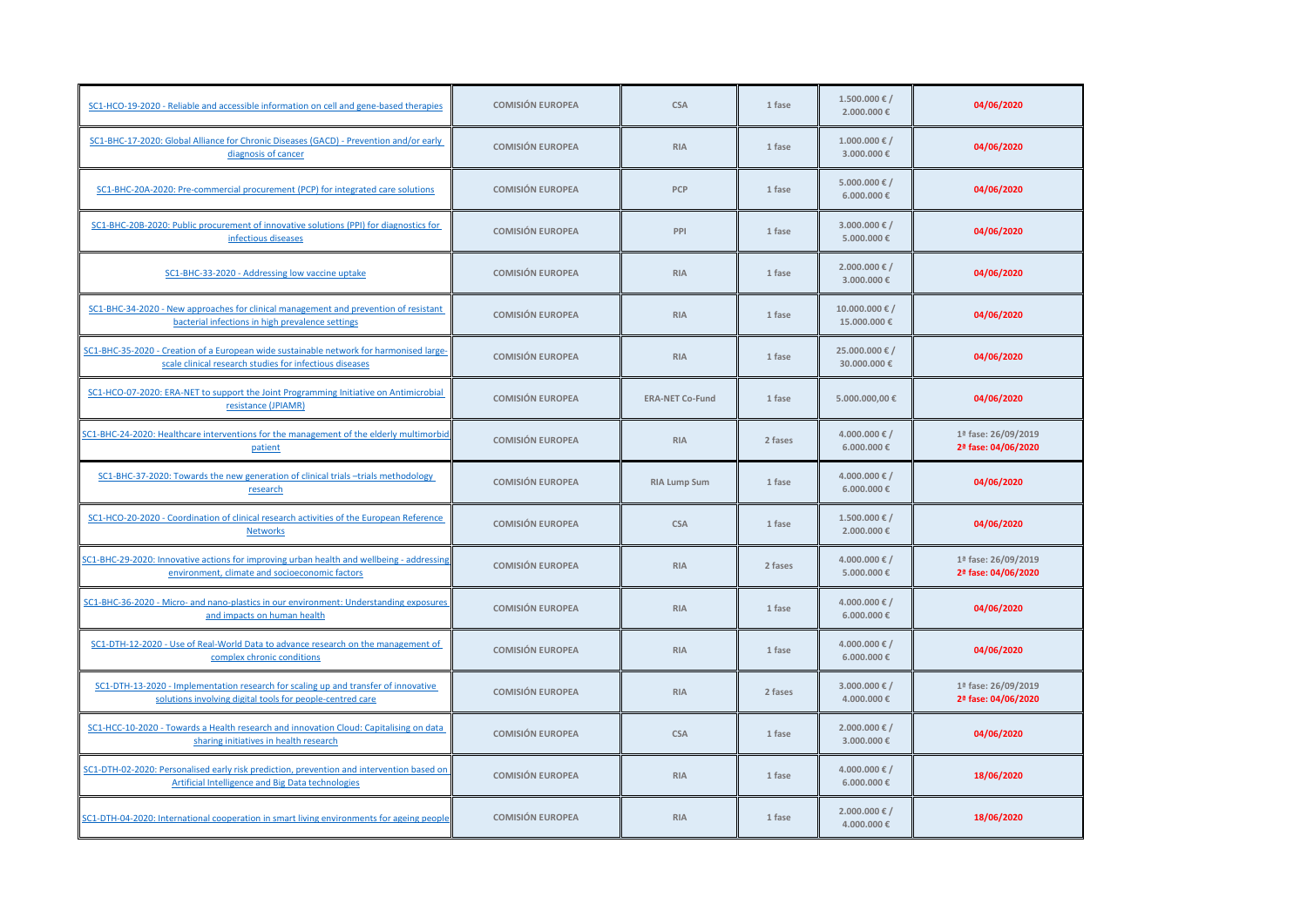| SC1-DTH-06-2020: Accelerating the uptake of computer simulations for testing medicines<br>and medical devices                                                                                                   | <b>COMISIÓN EUROPEA</b>    | <b>RIA</b>           | 1 fase  | 6.000.000 € /<br>8.000.000€      | 18/06/2020                                 |
|-----------------------------------------------------------------------------------------------------------------------------------------------------------------------------------------------------------------|----------------------------|----------------------|---------|----------------------------------|--------------------------------------------|
| SC1-DTH-14-2020: Pre-commercial Procurement for Digital health and care services                                                                                                                                | <b>COMISIÓN EUROPEA</b>    | PCP                  | 1 fase  | 4.000.000 € /<br>5.000.000€      | 18/06/2020                                 |
| SC1-HCC-08-2020: Scaling up innovation for active and healthy ageing                                                                                                                                            | <b>COMISIÓN EUROPEA</b>    | <b>CSA</b>           | 1 fase  | $1.500.000 \in /$<br>2.000.000€  | 18/06/2020                                 |
| SC1-HCC-09-2020: Supporting deployment of eHealth in low and lower middle income<br>countries in Africa for better health outcomes                                                                              | <b>COMISIÓN EUROPEA</b>    | <b>CSA</b>           | 1 fase  | $1.500.000 \in /$<br>2.000.000 € | 18/06/2020                                 |
| DT-TDS-04-2020: AI for Genomics and Personalised Medicine                                                                                                                                                       | <b>COMISIÓN EUROPEA</b>    | <b>RIA</b>           | 1 fase  | 10.000.000€                      | 18/06/2020                                 |
| H2020-JTI-IMI2-2020-21: Development of therapeutics and diagnostics combatting<br>coronavirus infections                                                                                                        | IMI2 JU                    | <b>RIA</b>           | 1 fase  | 45,000,000€                      | 31/03/2020                                 |
| H2020-JTI-IMI2-2020-20: Topic 1: Early diagnosis, prediction of radiographic outcomes and<br>development of rational, personalised treatment strategies to improve long-term outcomes<br>in psoriatic arthritis | IMI2 JU                    | <b>RIA</b>           | 2 fases | 10.211.000 €                     | 1ª fase: 21/04/2020<br>2ª fase: 05/11/2020 |
| H2020-JTI-IMI2-2020-20: Topic 2: Innovations to accelerate vaccine development and<br>manufacture                                                                                                               | IMI2 JU                    | <b>RIA</b>           | 2 fases | $2.100.000 \in /$<br>9.825.000€  | 1ª fase: 21/04/2020<br>2ª fase: 05/11/2020 |
| H2020-JTI-IMI2-2020-20: Topic 3: Academia and industry united innovation and treatment<br>for tuberculosis (UNITE4TB)                                                                                           | IMI2 JU                    | <b>RIA</b>           | 2 fases | 92,500,000€                      | 1ª fase: 21/04/2020<br>2ª fase: 05/11/2020 |
| H2020-JTI-IMI2-2020-20: Topic 4: Tumour plasticity                                                                                                                                                              | IMI2 JU                    | <b>RIA</b>           | 2 fases | 7.058.000€                       | 1ª fase: 21/04/2020<br>2ª fase: 05/11/2020 |
| H2020-JTI-IMI2-2020-20: Topic 5: Proton versus photon therapy for oesophageal cancer - a<br>trimodality strategy                                                                                                | IMI2 JU                    | <b>RIA</b>           | 2 fases | $1,500,000 \in$                  | 1ª fase: 21/04/2020<br>2ª fase: 05/11/2020 |
| H2020-JTI-IMI2-2020-20: Topic 6: Handling of protein drug products and stability concerns                                                                                                                       | IMI2 JU                    | <b>RIA</b>           | 2 fases | 3.140.000€                       | 1ª fase: 21/04/2020<br>2ª fase: 05/11/2020 |
| PJ-02-2020: Healthcare public procurement in the EU                                                                                                                                                             | 3rd Health Programme (3HP) | <b>HP-PJ Project</b> | 1 fase  | 350,000€                         | 03/06/2020                                 |